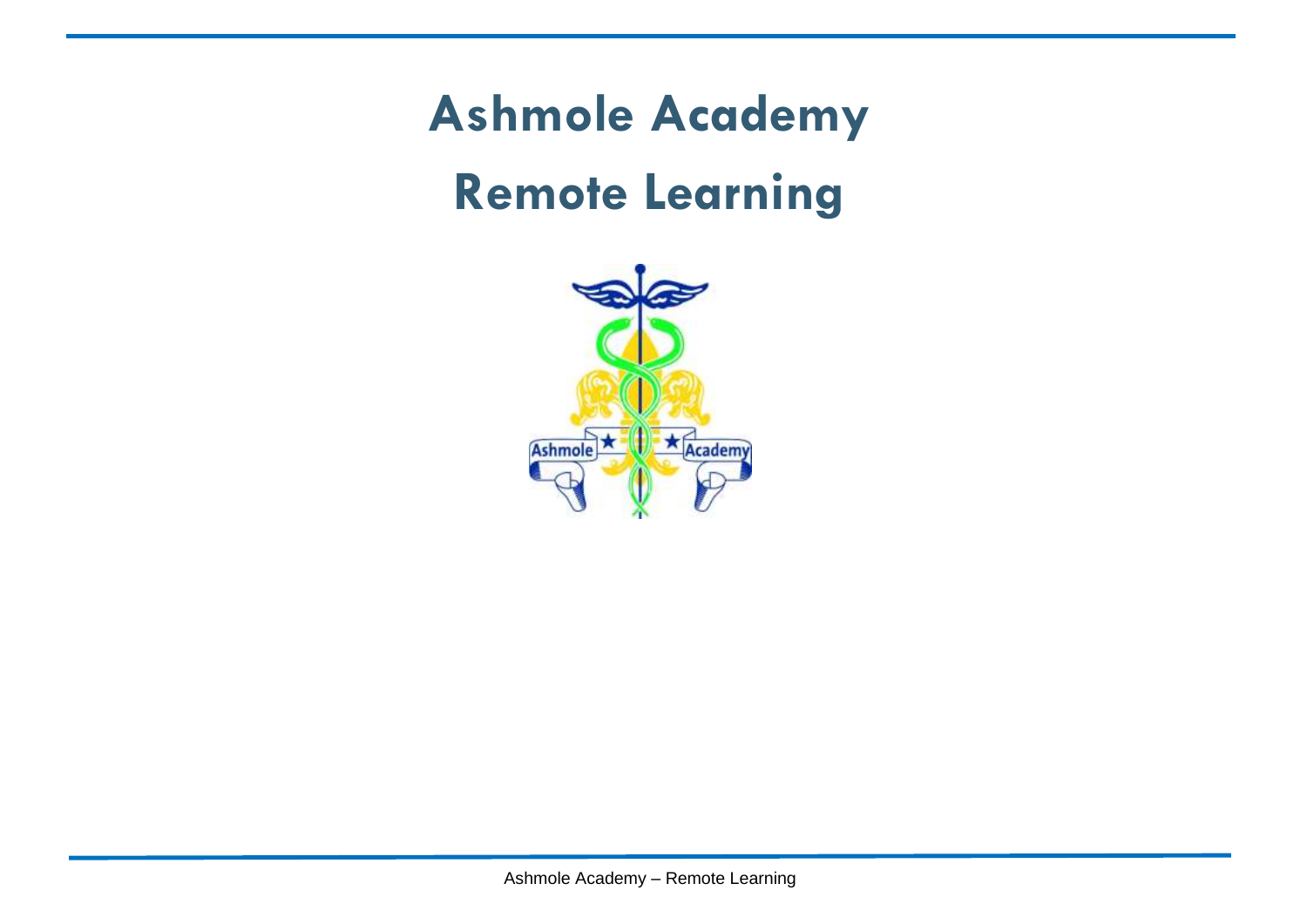### **Remote Learning Overview**

This document aims to set out how students will learn at home and what will be required of them to do this successfully. Learning at home can be challenging for both students and parents, and so clarity of what Ashmole will be providing, and what will be expected of students will support this to be an effective process.

The underpinning principles behind our remote provision remain the same as in class teaching; explaining difficult concepts, clear modelling of answers and providing accurate and timely feedback. The remote curriculum will continue to deliver the normal planned in school curriculum.

We will continue to set work and teach to the full timetable, meaning every lesson will have work set on the day of which that lesson would have normally taken place.

Our remote curriculum aims to be as inclusive as possible and is designed with the knowledge that not every student's home learning set up is the same. Therefore, we have designed a flexible and balanced curriculum diet of independent study, teacher designed activity and live lessons. This document will clarify the following areas:

- Work expectations & Timetables
- Variety of lessons
- Microsoft Teams Lessons
- Feedback & assessment
- Pastoral provision& Well-being

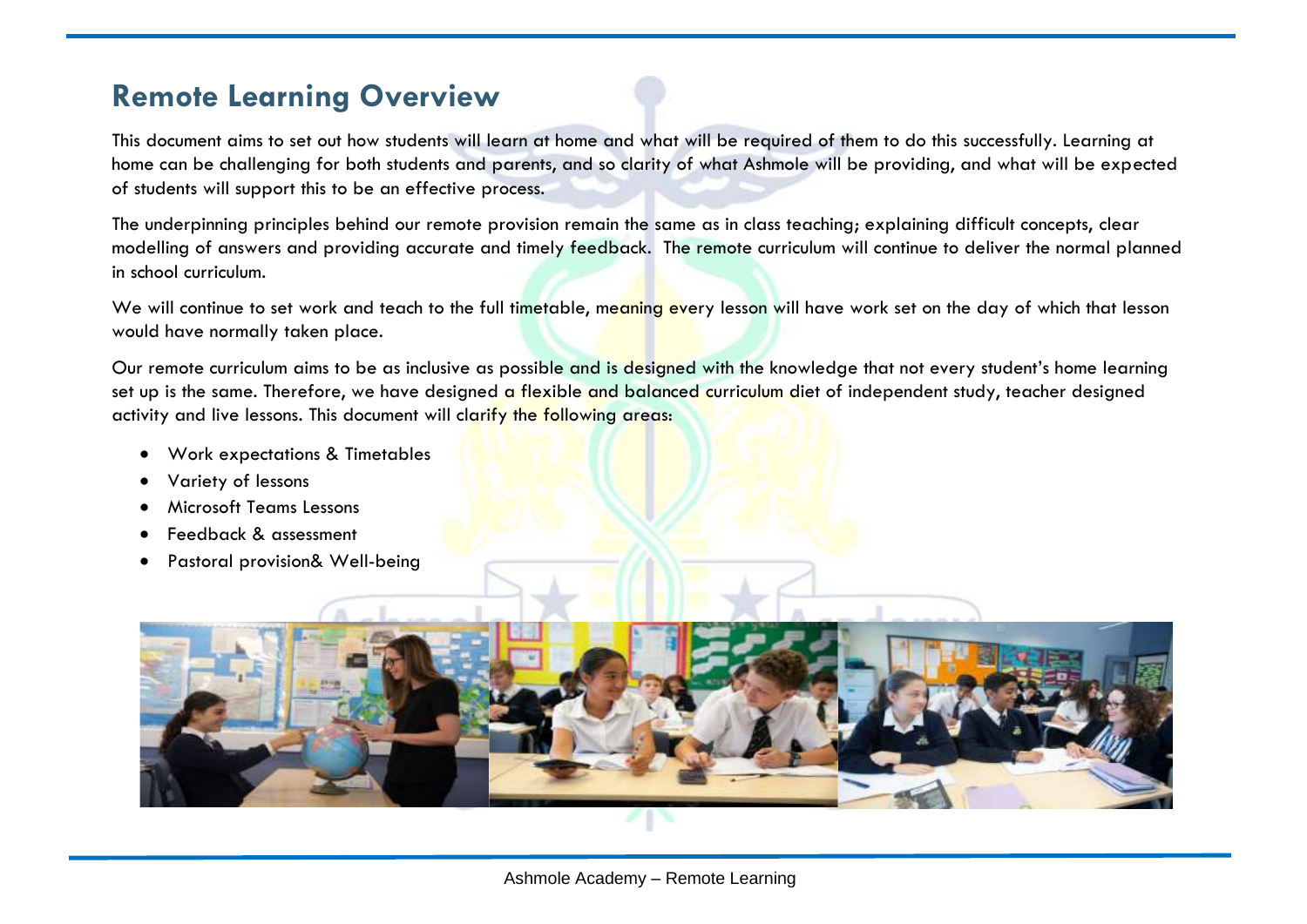# **Work Expectations & Timetables**

We appreciate that every student has a unique home environment and therefore do not assume students can access the curriculum in exactly the same way. Where possible we encourage students and parents to follow the guidance and advice throughout this document to give them the best remote learning experience.

We encourage all students to establish a positive daily routine through starting the day early, getting dressed and eating breakfast before starting their school day. Students should attempt (where possible) to work within the normal timings of the school day.

### **Timetable**

All students will be set work as per their normal timetable, 25 lessons per week in the lower school and 24 per cycle in the Sixth Form. Lessons will be set to appear within students 'tasks' for the morning of the timetabled lesson and will each have a timeframe for completion.

Core Subjects (English, Maths & Science) & all Sixth Form subjects will each have a 2-day completion period.

All other subjects will have a 3-day completion period.

### **FireFly**

FireFly is our virtual learning environment which all students are familiar with. Students will have all lessons set with a link to their Live Microsoft Teams lesson.

Teachers will also use the platform to send student messages and discuss work through individual tasks.

### **Work expectations**

Where possible, your child should have a quiet space to work, free from clutter and distractions and a work/desk to work on. Your child will need to have access to a device (table/laptop).

We will provide a full range of active and engaging activities, but recognise that working parents will have difficulty supervising their children's schoolwork during the day. As tasks have a completion range of 2-3 days, there is flexibility in when each task is completed.

Pupils are expected to read daily, but, other than this, no home work will be set, giving time at the end of the day for any incomplete tasks to be finished.

If a pattern develops of incomplete or attempted tasks, parents will be contacted in order to establish what, if any support can be given.

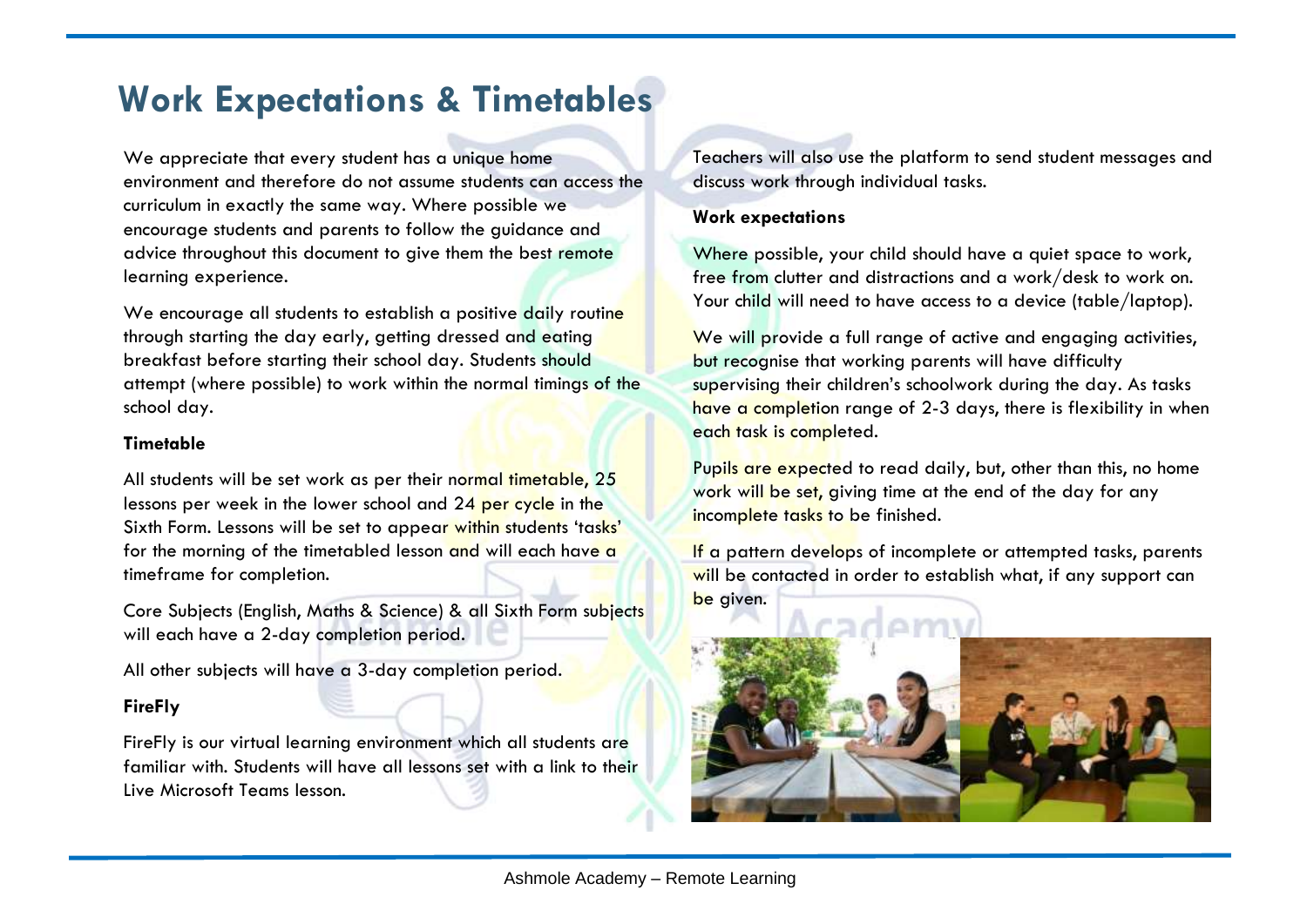# **Variety of lesson**

We are aware that interactive lessons, where students can hear their teachers' voices have been appreciated, and these are considered to be essential as we move forwards in teaching new content and concepts. All lessons will have a 'live element' delivered through Microsoft Teams.

Examples of interactive resources and activities include:

- PowerPoint narrated videos
- Whiteboard recorded videos
- Audio files/narration
- Interactive ClickView videos
- Firefly quizzes
- Forum discussion
- Embedding of outside applications (Kerboodle, Quizlet, Socrative, Padlet etc).

Ashmole

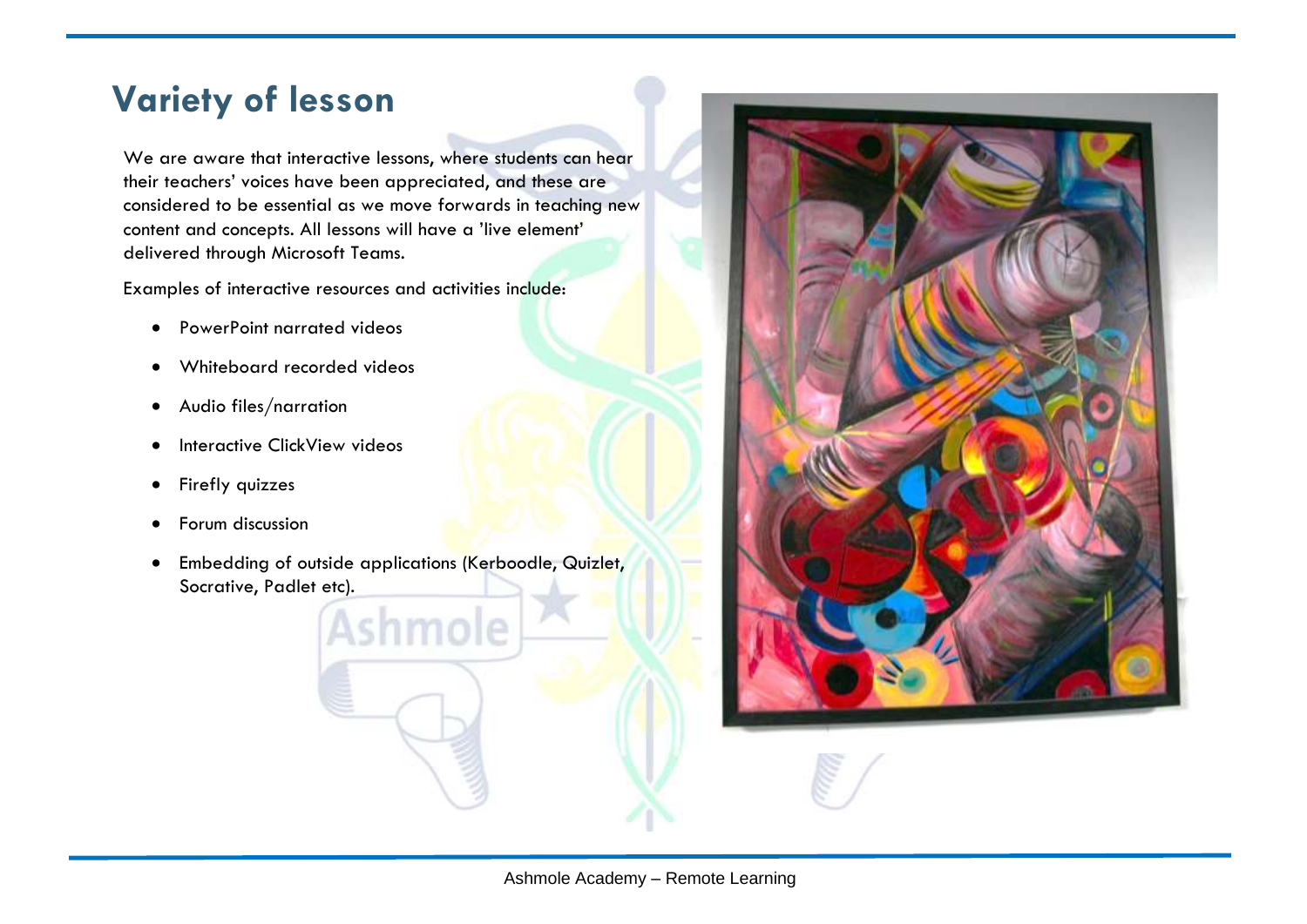# **Microsoft Teams & Blended Learning**

We have chosen to begin every lesson using Microsoft teams to provide the structure, motivation and sense of community for all students throughout the day. Each lesson will be registered and teachers will then introduce, explain, review or reflect from a prior lesson before setting the lesson activities. These activities may be completed live during the lesson or instead, set to complete 'offline' and then later submitted on Firefly. Some lessons may begin with the teacher instruction, with students then being asked to complete activities 'offline', then students return for the final 10 minutes of the lesson for live feedback and review.

An example of Blended Learning across a sequence of lessons is shown below, with no lesson delivering more than 45 minutes of live teacher input.



### **Firefly and the setting of lessons**

- All lessons will be set by teachers to appear on Firefly the morning of the school day. Students will be able to identify their lesson for that day through using the filter, a video of how to do this can be viewed [here.](https://ashmole.fireflycloud.net/microsoft-teams)
- The large majority of lessons will begin at their normal time, which can be viewed in the Firefly planner. Should a teacher plan on starting the lesson at a slightly later time, this will be evident through the lesson title.
- If a teacher is absent, cover work will be set through Firefly.
- Students may find relevant resources included within the lesson task.
- **If any follow up** work is set from the lesson, this will be added to the existing Firefly task, with the submission date adjusted for submission.

### **Safeguarding & Behaviour**

The set-up of the Team call will include a number of key settings in place. These include:

- **•** Cameras off for both students and teachers.
- **•** Student audio muted and requires teacher request (and student acceptance) for student to speak.
- Only screen shared is that of the teacher.
- 'Private messaging' function disabled between students.
- Students who attempt to disrupt the learning of others may be removed from the lesson.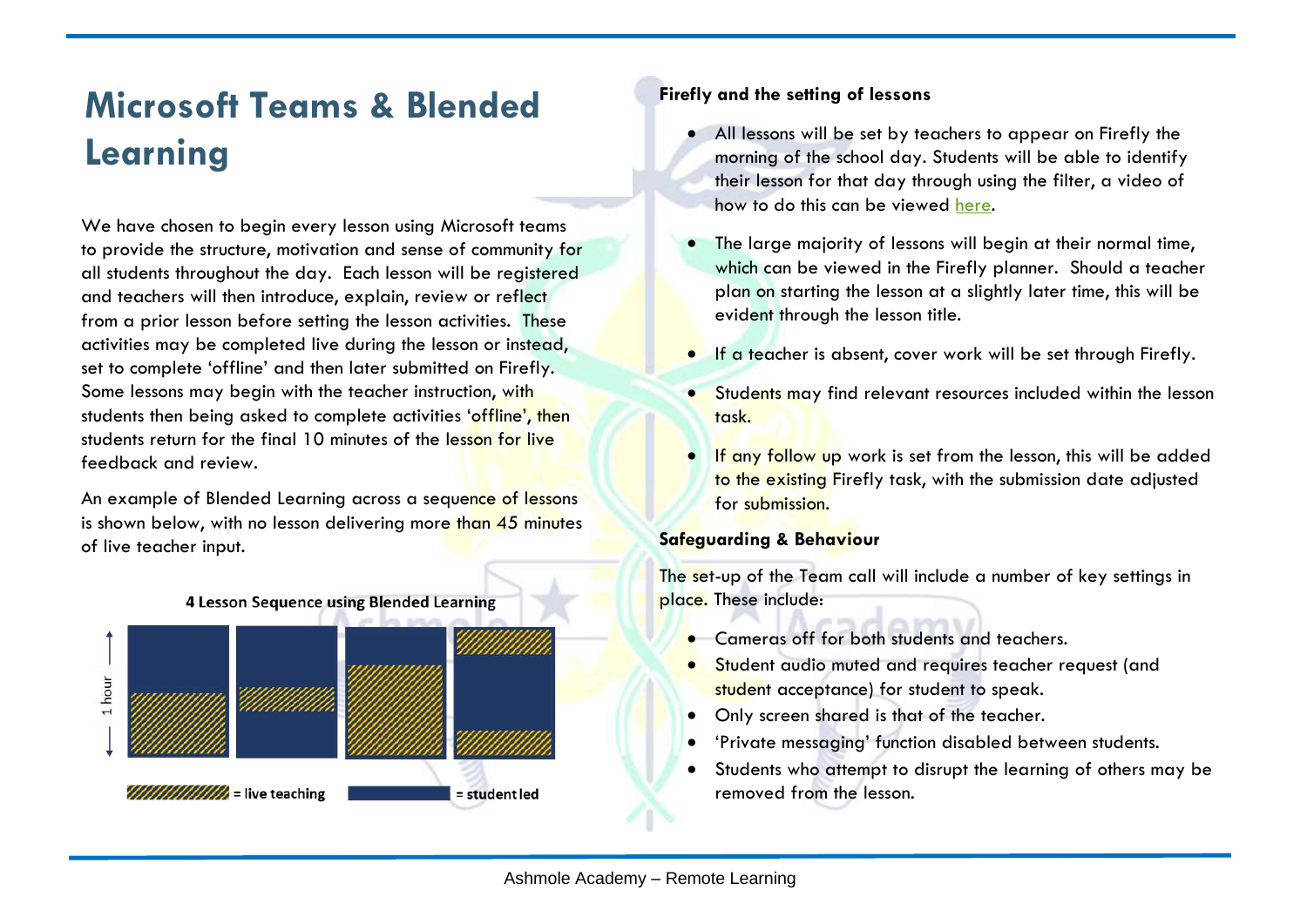# **Feedback & Assessment**

Students will continue to receive feedback as per the school assessment policy. Feedback for completed work can be received through a variety of methods in the FireFly platform. Most commonly used is the 'comment' feature in each individual task, which allows for the teacher to provide feedback alongside a score or grade. This feature allows students to respond to the comment of they wish.

Students will know when they have received feedback as this will appear on the '**Marks & Feedback**' area of their FireFly homepage.

Students may also receive feedback as an audio file, which can be listened to through any form of device.

Online assessments will take place of normal Landmark and as a result may be adjusted in format for a virtual environment. Regular knowledge testing will continue to be frequently used through both FireFly and other various applications.